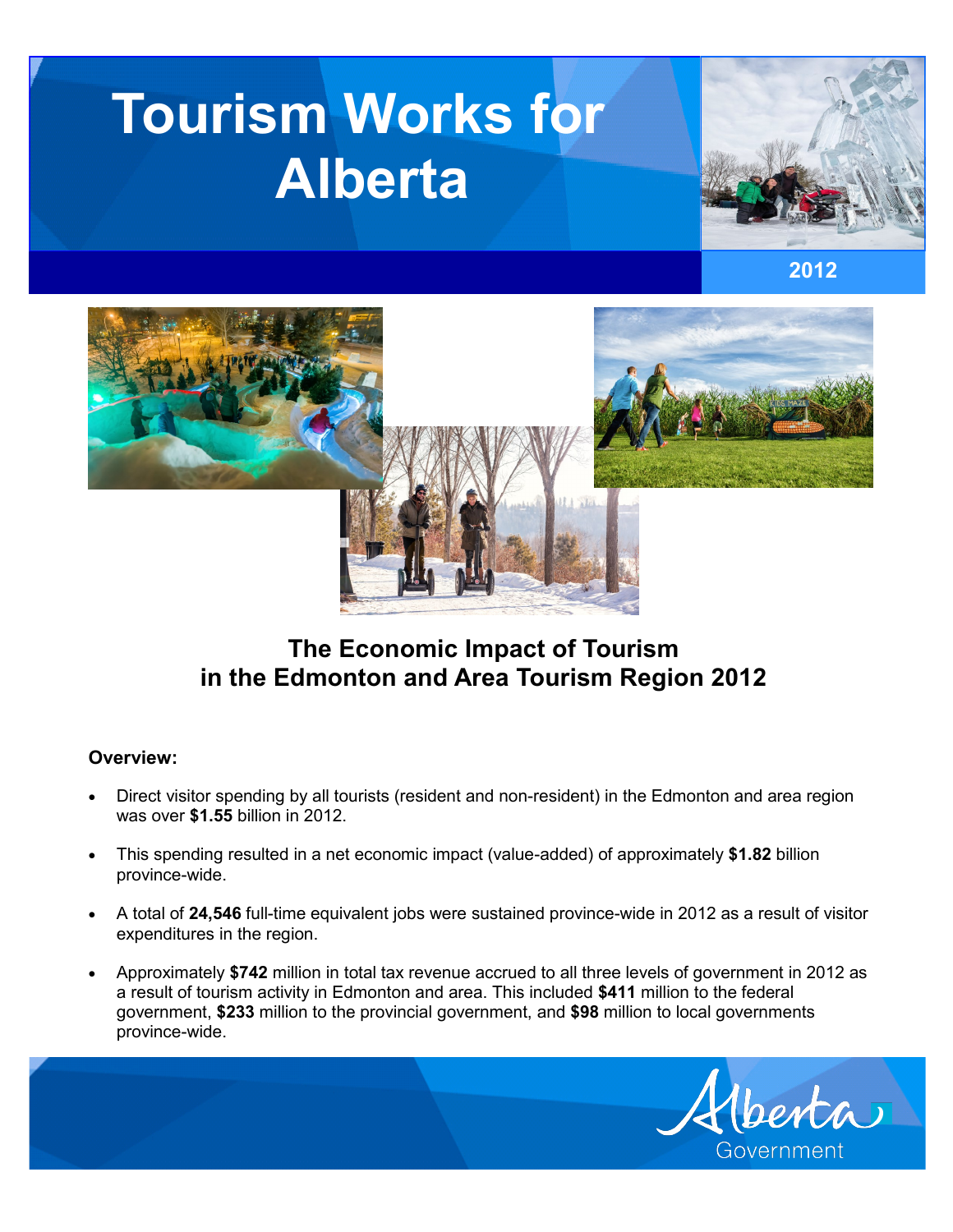# **What is Economic Impact Analysis?**

Economic impact analysis is used to determine the impacts of additional tourist spending primarily on employment, income (value-added) and government tax revenues in an economy. It provides a snapshot of the economy at a particular point in time based on the initial spending. It is based on the premise that initial or direct impacts alone are poor measures of the total impact of tourism on the economy. It is often the case that indirect and induced impacts are just as large, if not greater, than direct impacts and frequently involve sectors and activities distantly, but importantly, connected to the initial activity.

Let's suppose a tourist travels to Alberta and spends \$100 at a gas station. In an economic impact analysis, the focus is not on the amount of sales (in this case \$100), but rather the impact of those sales on the provincial/regional economy.

If you consider:

- **Direct Impact:** The gasoline station owner must take part of the \$100 spent by the tourist and buy more gasoline from a wholesale distributor, and pay wages and taxes.
- **Indirect Impact:** In the second round, the wholesale gasoline distributor buys additional items and pays salaries/wages with part of the \$100.
- **Induced Impact:** The gasoline station employees and the employees of the wholesale distributor spend part of their salaries on groceries, rent, automobiles, and so on.

This ripple effect based on the initial amount of tourist spending circulates throughout the economy and creates a "multiplier effect". In this analysis, the objective is to estimate and analyze the ripple effect of tourism spending in each tourism region and understand tourism's vital economic contribution to every region of the province.

#### **All economic impacts include direct, indirect, and induced effects.**

Sources:

Statistics Canada's 2012 International Travel Survey and 2012 Travel Survey of Residents of Canada Econometric Research Limited

For more information, please contact: Tourism Research and Innovation Branch Alberta Tourism, Parks and Recreation research.innovation@gov.ab.ca www.tpr.alberta.ca/tourism

ISSN: ISBN:

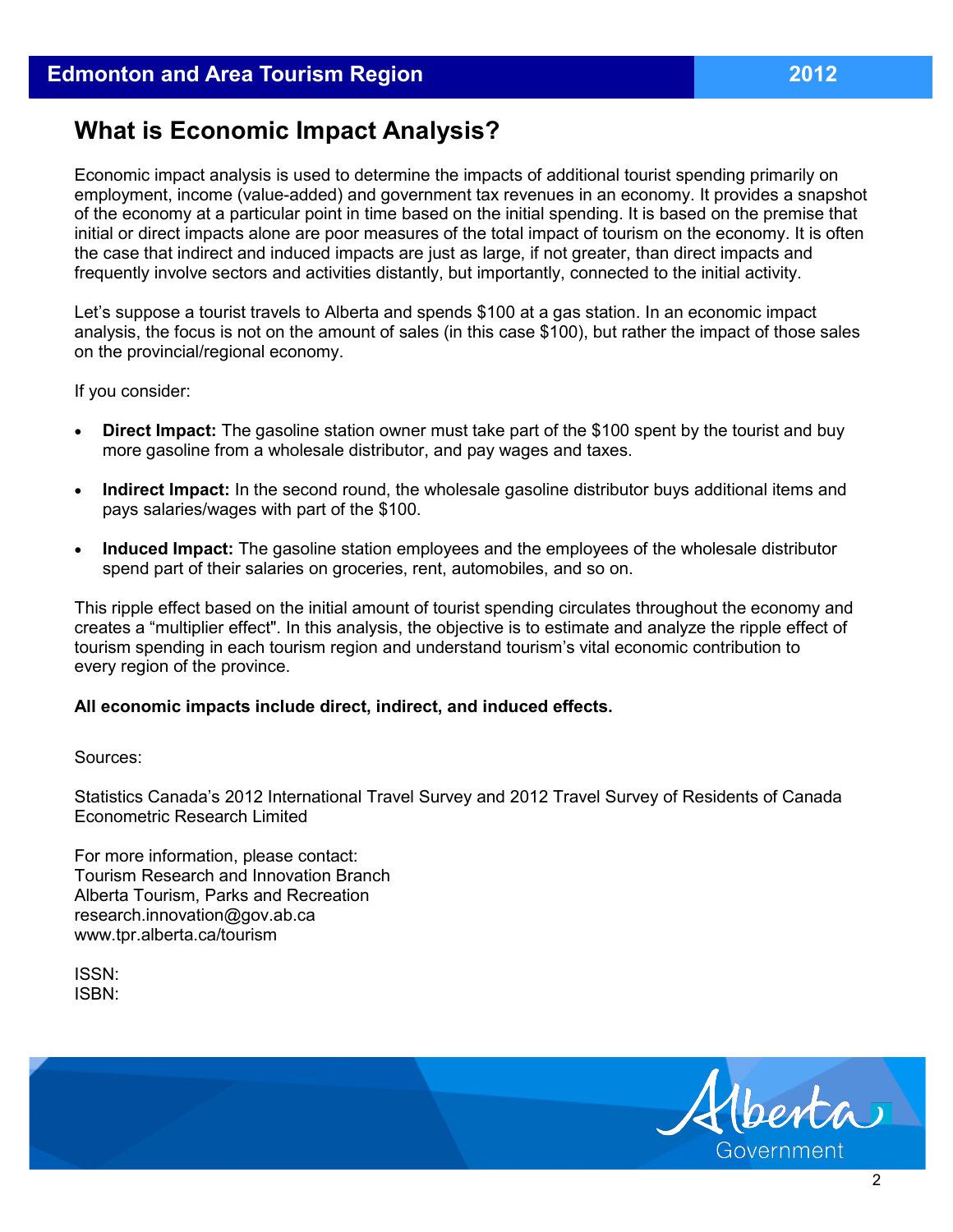# **Travel to the Edmonton and Area Tourism Region by Visitor Origin, 2012**

In 2012, **6.49** million visits were made to Edmonton and area by residents of Alberta, other parts of Canada, visitors from the United States and other international visitors. Direct tourism expenditures by these visitors were over **\$1.55** billion.

|                      | <b>Alberta</b> | <b>Other</b><br>Canada | <b>United</b><br><b>States</b> | <b>Other</b><br><b>International</b> | <b>Total</b> |  |  |  |
|----------------------|----------------|------------------------|--------------------------------|--------------------------------------|--------------|--|--|--|
| ('000s)              |                |                        |                                |                                      |              |  |  |  |
| Person-Visits        | 5,454          | 798                    | 122                            | 120                                  | 6,494        |  |  |  |
| Tourism Expenditures | \$1,120,699    | \$268,791              | \$74,167                       | \$86,878                             | \$1,550,535  |  |  |  |

Domestic visitors include same-day and overnight, while international visitors include overnight visitors only.

#### **Person-Visits, 2012**

Residents of Alberta accounted for 84% of all visits to Edmonton and area. Visitors from other parts of Canada accounted for 12%, visitors from the United States accounted for 2% and other international visitors accounted for 2% of the visits to the region.





#### **Direct Tourism Expenditures, 2012**

Residents of Alberta accounted for 69% of direct visitor spending in Edmonton and area. Visitors from other parts of Canada accounted for 21%, visitors from the United States accounted for 5% and other international visitors accounted for 5% of the direct tourism expenditures in the region.